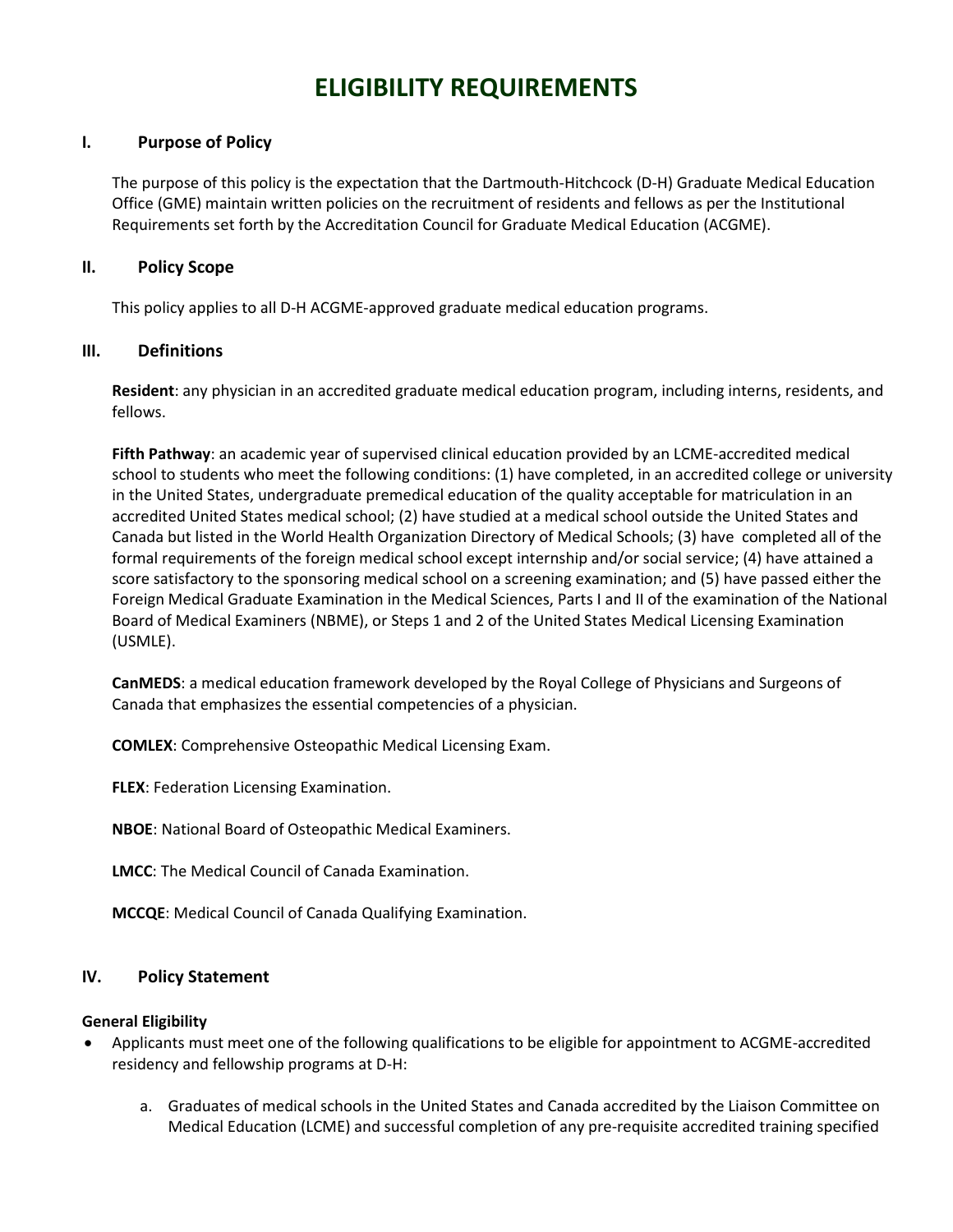by ACGME Residency Review Committees (RRC).

- b. Graduates of colleges of osteopathic medicine in the United States accredited by the American Osteopathic Association (AOA) and successful completion of any pre-requisite accredited training specified by ACGME RRC's.
- c. Graduates of medical schools outside the United States and Canada who meet one of the following qualifications:
	- Hold a currently valid certificate from the Educational Commission for Foreign Medical Graduates (ECFMG) prior to appointment; or,
	- Hold a full and unrestricted license to practice medicine in a US licensing jurisdiction in which they are training; and
	- Successful completion of any pre-requisite accredited training specified by ACGME RRC's.
- d. Graduates of medical schools outside the United States who have completed a Fifth Pathway program provided by an LCME-accredited medical school and successful completion of any pre-requisite accredited training.
- e. For individuals who are not US citizens or permanent residents, J-1, F-1 OPT, or H-1B transfer are the sponsored Visa categories.

# **Fellowship Eligibility**

- Applicants must meet the following qualifications to be eligible for appointment to ACGME-accredited fellowship programs at D-H:
	- a. All required clinical education for entry into ACGME-accredited fellowship programs must be completed in an ACGME-accredited core residency program, or in a Royal College of Physicians and Surgeons of Canada (RCPSC)-accredited or College of Family Physicians Canada (CFPC)-accredited core residency program located in Canada.
	- b. Fellowship programs must receive verification of each entering fellow's level of competency in the required field using ACGME or CanMEDS Milestones assessments from the core residency program.
	- c. With the approval of the Associate Dean for Graduate Medical Education, an ACGME-accredited fellowship program may accept an exceptionally qualified applicant, who does not satisfy the eligibility requirements listed above, but who does meet all of the following additional qualifications and conditions:
		- i. Assessment by the program director and fellowship selection committee of the applicant's suitability to enter the program, based on prior training and review of the summative evaluations of training in the core specialty; and
		- ii. Review and approval of the applicant's exceptional qualifications by the GMEC; and
		- iii. Satisfactory completion of the United States medical Licensing Examination (USMLE) Steps 1, 2, and 3; and
		- iv. For an international graduate, verification of ECFMG certification; and
		- v. Applicants accepted by this exception must complete fellowship Milestones evaluation (for the purposes of establishment of baseline performance by the Clinical Competency Committee), conducted by the receiving fellowship program within six (6) weeks of matriculation.

*Please Note: Approval of fellowship applicants who do not meet normal eligibility requirements will be rare*

- Additionally, upon matching with a D-H program, applicants must meet all of the following requirements:
	- a. Consent to a criminal background check.
	- b. Pass a pre-employment drug screening.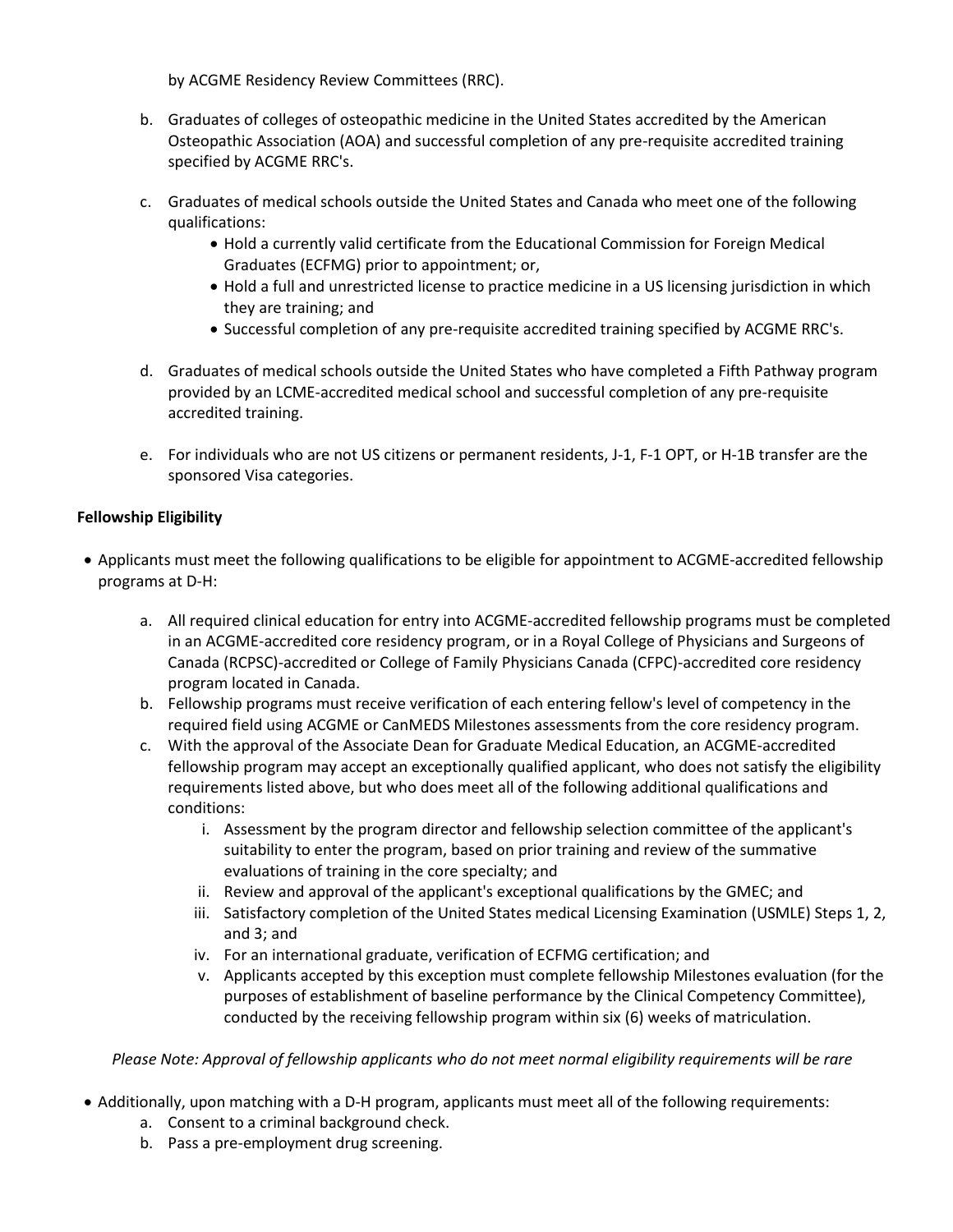- c. Meet eligibility requirements to obtain and maintain a training license in the State of New Hampshire.
	- i. The New Hampshire Board of Medicine requires demonstration of passing scores on one of the following sets of examinations:
		- USMLE Steps 1 and 2 CK, CS
		- Comlex Level 1 and 2 CE, PE
		- NBME Parts 1 and 2
		- FLEX Parts Iand II
		- NBOE Parts I and II
		- LMCC
- d. Foreign medical graduates must also supply proof of ECFMG certification.
- e. All fellowship applicants must demonstrate a passing score on USMLE Step 3 or COMLEX Level 3 prior to the scheduled start of their fellowship. Canadian nationals may substitute documentation of successful passing scores on LMCC/MCCQE examinations in lieu of USMLE Step 3 or COMLEX Level 3.
- f. Non-citizens must have Permanent Resident Status, current Employment Authorization Card or be eligible to obtain the appropriate visa as outlined in the D-H Graduate Medical Education Visa Policy no later than the date of hire.
- g. Applicant must be fully competent in written and oral English.

## **V. References**

New Hampshire Board of Medicine:<https://www.nh.gov/medicine/>

Royal College of Physicians and Surgeons of Canada: <http://www.royalcollege.ca/portal/page/portal/rc/public>

I certify that I have read and understand the Eligibility Requirements for entry into ACGME accredited training programs at Mary Hitchcock Memorial Hospital outlined above.

\_\_\_\_\_\_\_\_\_\_\_\_\_\_\_\_\_\_\_\_\_\_\_\_\_\_\_\_\_\_\_\_ \_\_\_\_\_\_\_\_\_\_\_\_\_\_\_\_\_\_\_\_\_\_\_\_ \_\_\_\_\_\_\_\_\_\_\_\_

Signature **Date Date Printed Name Date Date** 

*D-H Policy ID: 11294*